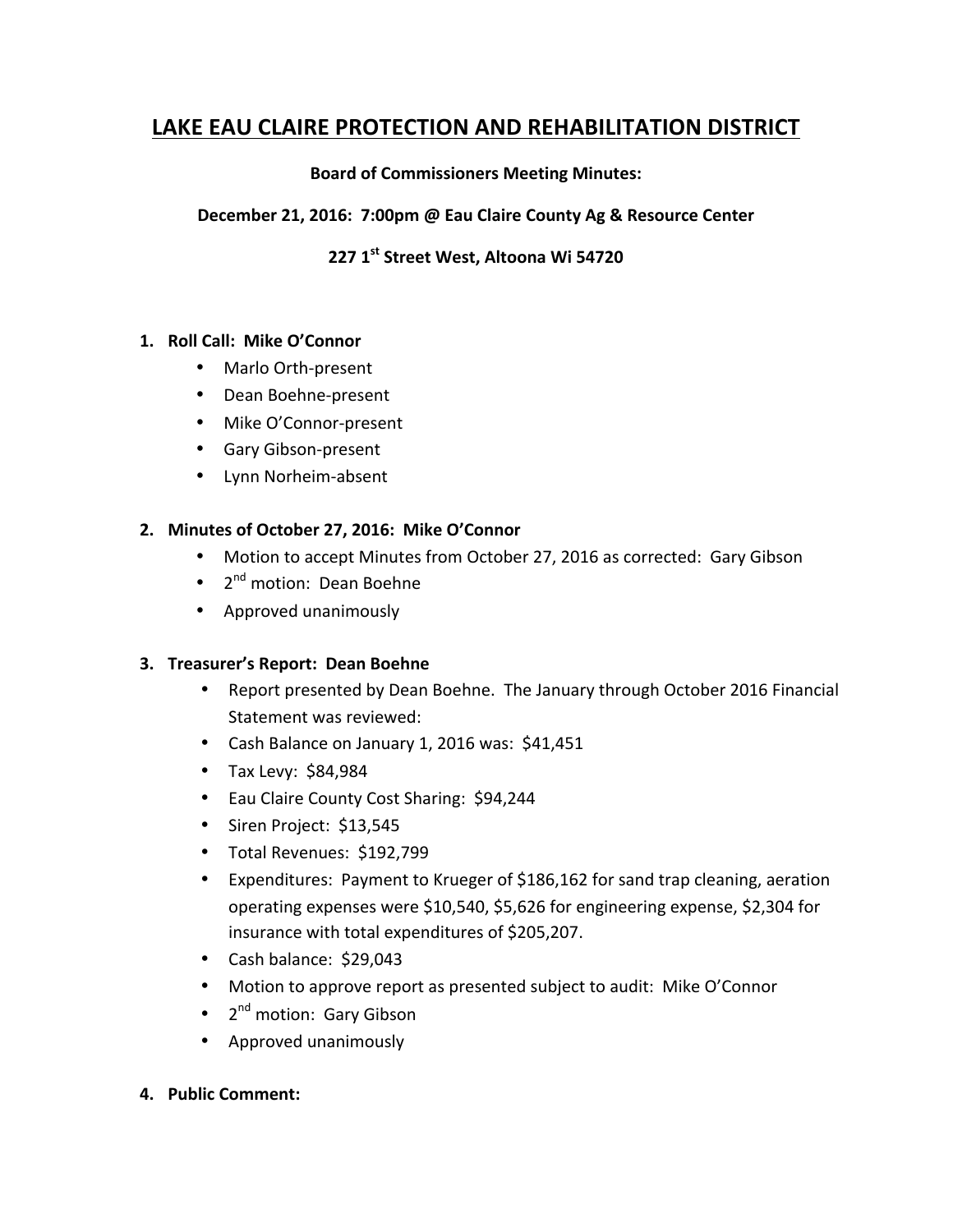- Guests: Fred Poss,
- Fred Poss discussed the Lake Association's promotion of this winter's Lake Eau Ice Fishing Contest with tent for promoting membership and funds for the Association.

### **5. Bills: Dean Boehne**

• No bills at this time to report.

### **6. Warning Siren Report: Marlo Orth:**

- The new siren was completed, tested and operational as of December 12, 2016.
- Pledge goals for funding the warning siren have now been met to meet the costs of the siren with installation. Any funds not required will be divided between the Lake District to assist covering electrical costs and Ludington to assist covering maintenance.

### **7. Eau Claire River Watershed Update:**

• New meeting scheduled for January 12, 2017 at the Augusta Senior Center at 6:30pm.

### **8. New deposit site update:**

• Nothing to report at this time. Process for site identification is still in progress with Eau Claire County and DNR. No Board action is required at this time.

### **9.** Construction site storm water/carriage and interstitial water permit:

- Marlo Orth will apply for appropriate permit on line and transfer this permit from the Lake Association to the Lake District. This permit will necessary for the continued use of the sediment deposit sites.
- **10. River discharge monitoring equipment and sediment source assessment on Eau Claire** River and adjoining tributaries DNR Grant application by Kelly Jacobs for Eau Claire County. Joint letter with LECA in support of grant:
	- Kelly Jacobs has submitted an application for a grant with support from the DNR, and letters of support Lake Eau Claire and Lake Altoona Lake Districts.

### **11. Lake Management Plan Director's Report: Rod Zika**

- Rod Zika submitted a written Lake Management Plan report for the District Board Meeting on December 15, 20165.
- Aeration System: Full report available on web site